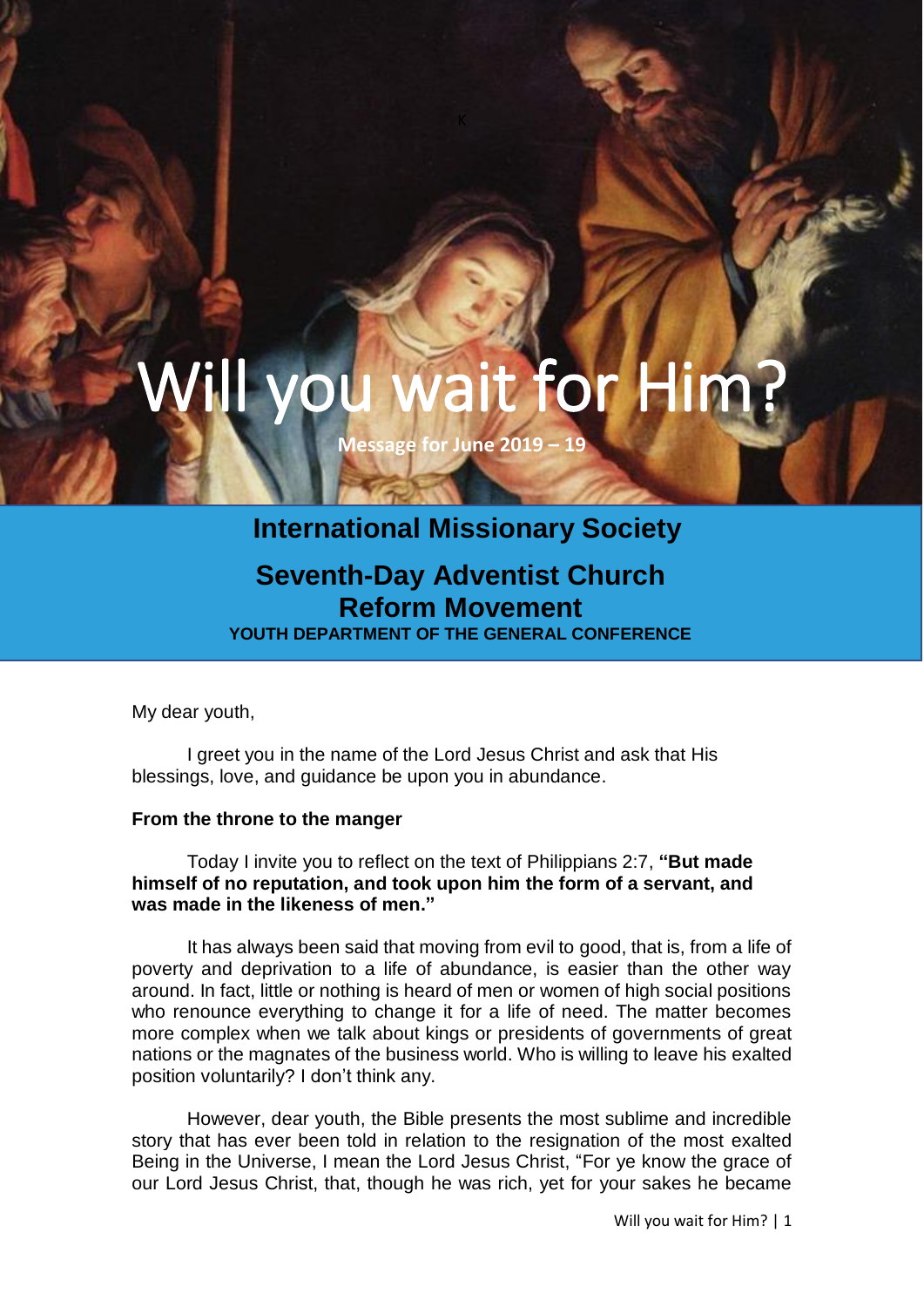poor…" 2 Corinthians 8:9. Here, the apostle Paul declares and reveals the most extraordinary act that has happened on this planet since its existence: the Incarnation of Christ.

The coming of Christ to this world was announced and expected since the fall of the human being into sin. Adam and Eve received this promise and transmitted this "blessed hope" as Paul calls it in Titus 2:13, to their descendants, although the apostle in this text mentions the second coming of the Lord Jesus. The first coming was a fact longed for by the children of God. For centuries the patriarchs, prophets, and men and women of faith proclaimed this event. Note that this revelation of extraordinary nature, not only declares to us why Christ was going to come to this world, but spoke of his character and attributes.

The above-mentioned text of Titus tells us that He who would come to this world is "our great God" and "Savior Jesus Christ." It was not a creature created by God with the goal of "fixing" a problem that competed for divinity. Let us keep in mind that God had been accused by one of his angels of being arbitrary, hard and partial in his government, that his Law was unfulfilled and that no one could submit to His requirements. Was the Great Legislator going to send a creature of His, created by Him, to show face? Only the Author of the Law could prove that His commandments were holy, righteous, and good, as He says in Romans 7:12. How? Humanizing and submitting to obedience!

Christ, the second Person of the divinity, took upon Himself the responsibility, for love of us, of incarnating and placing Himself at the level of the human being. He left His royal throne to exchange it for a manger; He left his heavenly family to change it for a humble and poor earthly family; He left the adoration of the angels and the glory that He had with the Father, in exchange for the contempt of the humans he had come to save that had degenerated for four thousand years. Isn't it hard to understand this? This is the mystery of mysteries: "Let this mind be in you, which was also in Christ Jesus: Who, being in the form of God, thought it not robbery to be equal with God: But made himself of no reputation, and took upon him the form of a servant, and was made in the likeness of men: And being found in fashion as a man, he humbled himself, and became obedient unto death, even the death of the cross." Philippians 2:5-8.

Once again Paul confirms the deity of Jesus when he says that the Savior "did not estimate being equal to God." Other versions say: "but He did not take advantage of being equal to God" or "although Christ was always equal to God, He did not insist on that equality." We clearly see that Christ was not a simple man but God incarnate, so He is presented in the scriptures when His first coming was announced: "Behold, a virgin shall be with child, and shall bring forth a son, and they shall call his name Emmanuel, which being interpreted is, God with us." Matthew 1:23.

What a wonder of wonders! God Himself, in the divine person of His Son Jesus, also God, became man. This is what terribly bothered Jews who did not accept the divinity of the Lord Jesus. This was their argument: "… for a good work we stone thee not; but for blasphemy; and because that thou, being a man, makest thyself God." John 10:33.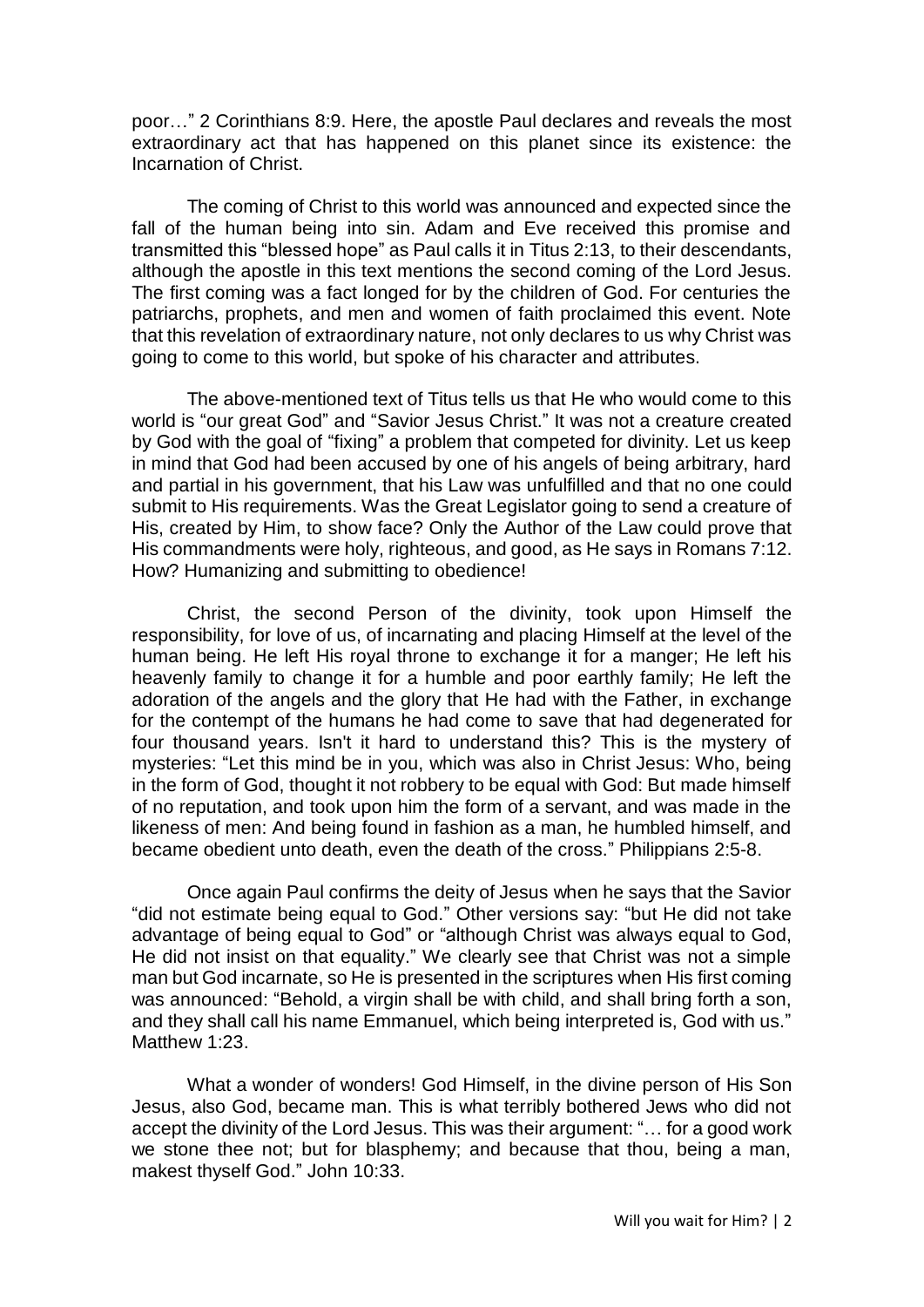#### **The redemption of the human being**

And what was the objective of all this surrender? Paul explains it in the same context where he says that Christ is God and that He came to this earth to "redeem us from all iniquity, and purify unto himself a peculiar people, zealous of good works." Titus 2:14. Dear youth, are you not touched by the self-denial of Christ? No one on this earth will ever love us in the same way. No one will ever do for us something so big, deep, and ineffablef like what our Savior did. Wouldn't our heart have to be moved so that we would surrender to the feet of the One who gave his life to redeem us?

When the prophetic moment arrived, Christ became a man and was born in Bethlehem, but how many were waiting for Him? Almost nobody. Isn't it something amazing? It is not that people were atheistic and did not believe anything that the Hebrew scriptures announced. No. On the contrary, thousands claimed to be worshipers of the true God and proclaimed to the four winds their hope that the Messiah announced in the prophecies would manifest Himself. In the temple the rituals that pointed to the coming of the Savior were performed day after day, but it was all cold, mechanical, lifeless, dead rituals, the result of which was spiritual apathy.

The first coming of Jesus was verified two thousand years ago and only a group of shepherds who looked after their flocks in the hills of Bethlehem were informed by angels of God, that the Messiah was born. Likewise, some wise men from the East who studied the Hebrew prophecies and who had real interest in knowing when the most glorious event in this world would materialize, they were guided to the manger where they found the child wrapped in swaddling clothes. When they saw Him they worshiped Him and also brought Him presents. And we? And you and I? Are we prepared to receive the Lord Jesus at His second coming? Are we waiting for Him?

#### **Conclusion**

Dear young people, there is a danger in which we can get used to talking about the coming of Jesus, to quote the biblical texts that announce it once and a thousand times, but fall into a routine that numbs our spiritual senses. Many Christian churches have already stopped proclaiming the imminent second coming of Christ in glory and majesty. Believers are adjusting to their quiet lives and the desire for the Savior to return with His myriad angels to end human suffering is blurring the Christian horizon. Could it be that we are really waiting for Him? Are we preparing for this event? Let it be so.

José Vicente Giner *Pastor and Director of the Youth Department General Conference*

Visit us at: [www.uponhighplaces.org](http://www.uponhighplaces.org/)